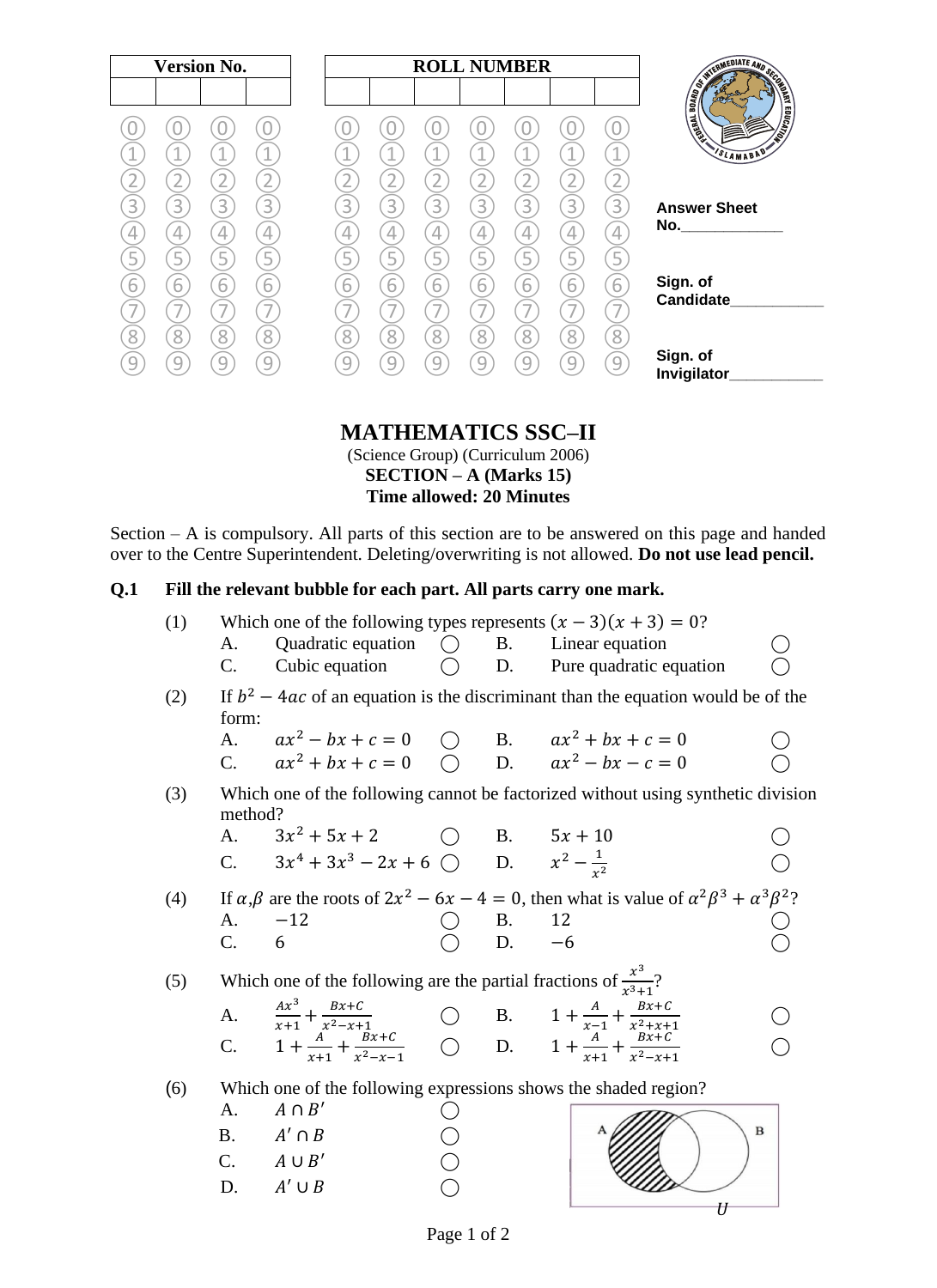| (7)  |             | If $\bar{x} = 7$ , $\sum f = 30$ and $\sum fx = 120 + 3k$ then value of k is |             |           |                                                                                                                           |  |
|------|-------------|------------------------------------------------------------------------------|-------------|-----------|---------------------------------------------------------------------------------------------------------------------------|--|
|      | A.          | 30                                                                           |             | <b>B.</b> | $-30$                                                                                                                     |  |
|      | C.          | $-11$                                                                        |             | D.        | 11                                                                                                                        |  |
| (8)  |             |                                                                              |             |           | Which one of the following is <b>NOT</b> equal to $\tan \theta$ for a unit circle?                                        |  |
|      | A.          | $\cos \theta$                                                                |             | <b>B.</b> | 1                                                                                                                         |  |
|      |             | $\sin \theta$<br>$\sec \theta$                                               |             |           | $\cot\theta \sin\theta$                                                                                                   |  |
|      | C.          | $\cos \theta$                                                                |             | D.        | $\cos\theta$                                                                                                              |  |
| (9)  |             | angle of $60^\circ$ ?                                                        |             |           | Which one of following is the radius of a circle, if an arc of 10cm subtends an                                           |  |
|      | A.          | $rac{30}{\pi}$ cm                                                            |             |           |                                                                                                                           |  |
|      | C.          | $\frac{10800}{\pi}$ cm                                                       |             |           | B. $\frac{\pi}{30}$ cm<br>D. $\frac{1}{6}$ cm                                                                             |  |
|      |             |                                                                              |             |           | 0                                                                                                                         |  |
| (10) |             | What is the value of $m\angle AOB$ in the adjoining figure                   |             |           |                                                                                                                           |  |
|      | A.          | of a hexagon?<br>$360^\circ \div 45^\circ$                                   |             |           |                                                                                                                           |  |
|      | <b>B.</b>   | $360^\circ \div 60^\circ$                                                    |             |           |                                                                                                                           |  |
|      | $C_{\cdot}$ | $360^\circ \div 30^\circ$                                                    | Ŏ<br>O<br>O |           |                                                                                                                           |  |
|      | D.          | $360^{\circ} \div 120^{\circ}$                                               |             |           | $\boldsymbol{B}$                                                                                                          |  |
| (11) |             |                                                                              |             |           | What is the elevation of Sun if a pole of 6m high casts a shadow of $2\sqrt{3}m$ ?                                        |  |
|      | A.          | $30^\circ$                                                                   |             | Β.        | $45^{\circ}$                                                                                                              |  |
|      | C.          | $60^\circ$                                                                   |             | D.        | $90^\circ$                                                                                                                |  |
| (12) |             |                                                                              |             |           | If $\overline{AB}$ = 6cm is a chord of a circle with centre O and $\overline{OC} \perp \overline{AB}$ , then length of AC |  |
|      | will be:    |                                                                              |             |           |                                                                                                                           |  |
|      |             |                                                                              |             |           | $\mathsf{C}$<br>B.                                                                                                        |  |
|      | A.          | 3                                                                            |             |           |                                                                                                                           |  |
|      | <b>B.</b>   | $\overline{2}$                                                               |             |           |                                                                                                                           |  |
|      | C.          | 12                                                                           |             |           | $^{o}$                                                                                                                    |  |
|      | D.          | 14                                                                           |             |           |                                                                                                                           |  |
|      |             |                                                                              |             |           |                                                                                                                           |  |
| (13) |             |                                                                              |             |           | What is the value of $x$ if 64, $x$ and 1 are in continued proportion?                                                    |  |
|      | A.          | 3                                                                            |             | <b>B.</b> | $\pm\sqrt{3}$                                                                                                             |  |
|      | C.          | $\sqrt{3}$                                                                   |             | D.        | $\pm 3$                                                                                                                   |  |
|      |             |                                                                              |             |           | D                                                                                                                         |  |
| (14) |             | In the drawn figure, what is the value of $m\angle BCD$ ?                    |             |           |                                                                                                                           |  |
|      |             |                                                                              |             |           |                                                                                                                           |  |
|      | A.          | $165^\circ$                                                                  |             | <b>B.</b> | $155^\circ$                                                                                                               |  |
|      | C.          | $80^\circ$                                                                   |             | D.        | $130^{\circ}$<br>O                                                                                                        |  |
|      |             |                                                                              |             |           | $50^\circ$                                                                                                                |  |
|      |             |                                                                              |             |           | B                                                                                                                         |  |
| (15) |             | If $f: B \to A$ , then which one of the following represents a/an?           |             |           |                                                                                                                           |  |
|      | A.          | Onto function                                                                |             |           |                                                                                                                           |  |
|      | <b>B.</b>   | <b>Bijective function</b>                                                    |             |           | $\boldsymbol{B}$<br>A                                                                                                     |  |
|      | C.          | Injective function                                                           | $\bigcirc$  |           |                                                                                                                           |  |
|      | D.          | Into function                                                                |             |           | a<br>b                                                                                                                    |  |
|      |             |                                                                              |             |           | $\mathbf c$                                                                                                               |  |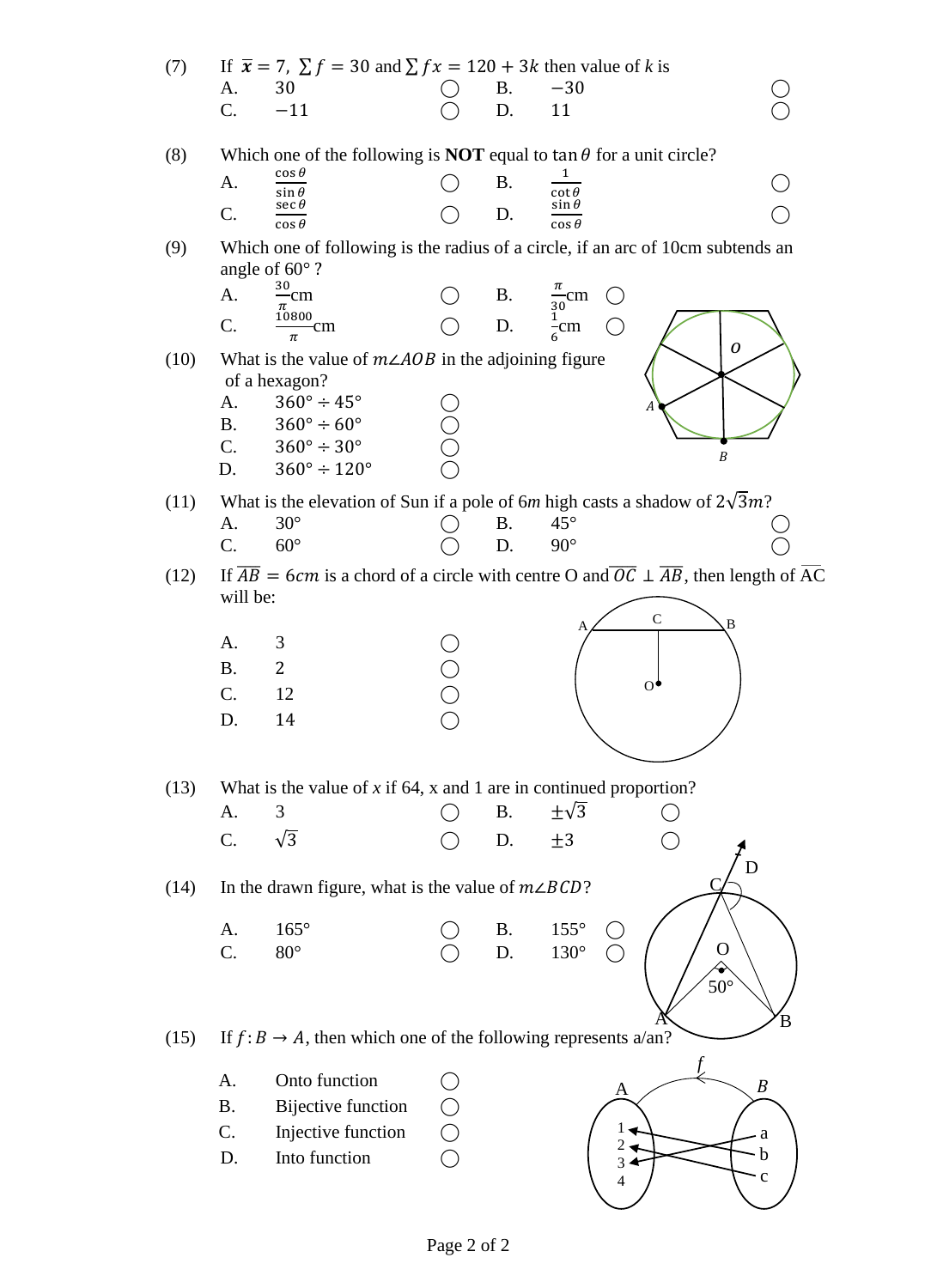

Federal Board SSC-II Examination Mathematics Model Question Paper (Science Group) (Curriculum 2006)

Time allowed: 2.40 hours Total Marks: 60

Note: Attempt any nine parts from Section 'B' and any three questions from Section 'C' on the separately provided answer book. Write your answers neatly and legibly. Log book will be provided on demand.

## **SECTION – B** (Marks 36)

- Q.2 Attempt any **NINE** parts from the following. All parts carry equal marks.  $(9 \times 4 = 36)$ 
	- i. Solve the equation  $3x^2 + 4x 5 = 5x^2 + 2x + 1$ .
	- ii. Product of two consecutive numbers is 132.
		- a. If the smaller number is  $x$  then what is the larger number?
		- b. Show that  $x^2 + x 132 = 0$
		- c. Solve the equation  $x^2 + x 132 = 0$  and hence find the numbers.
	- iii. If P is directly proportional to Q and  $P = 12$  when  $Q = 4$ . What is:
		- a. the equation connecting *P* and *Q*.
		- b. the value of *P*, when  $Q = 8$
		- c. the value of *Q*, when  $P = 21$
	- iv. Solve the system of equations:  $4x^2 + 3y^2 = 37$ ;  $3x^2 y^2 = 5$
	- v. If U=  $\{1, 2, 3, \ldots, 10\}$ , A =  $\{2, 4, 6\}$  and B =  $\{1, 3, 5\}$ , then find a. A' b. B' c. (A∩B)' d. Verify that  $(A \cap B)' = A' \cup B'$
	- vi. Given that set  $A = \{1, 2, 3\}$  and  $B = \{2, 4, 6\}$ , then find: (i)  $A \times B$  (ii)  $R = \{(x, y) | y = 2x\}$  (iii) Domain and Range of R
	- vii. The table given below shows the number of goals scored by a soccer team in 10 matches:

|                        |        |      |                                            |               | 3      | $\mathcal{D}$ | 3 |               |      |
|------------------------|--------|------|--------------------------------------------|---------------|--------|---------------|---|---------------|------|
| Find:                  |        |      |                                            |               |        |               |   |               |      |
| a.                     |        | Mean |                                            | h.            | Median |               |   | $C_{\bullet}$ | Mode |
| $\mathbf{r}$<br>$\sim$ | $\sim$ | 4    | $\blacksquare$<br>$\overline{\phantom{a}}$ | $\sim$ $\sim$ |        |               |   |               |      |

- viii. If  $tan \theta = \frac{4}{3}$  $\frac{4}{3}$  and  $\sin \theta < 0$ 
	- a. Find the quadrant in which the terminal side of the angle lies?
	- b. Find the values of  $\sec \theta$  and  $\csc \theta$ .
	- c. Show that  $1 + \cot^2 \theta = \csc^2 \theta$ .
- ix. Prove that  $\frac{\sin \theta}{1 + \cos \theta} + \cot \theta = \csc \theta$ .
- x. In  $\Delta PQR$ ,  $m\overline{QR} = 6cm$ ,  $m\overline{PR} = 2\sqrt{2}cm$  and  $\angle PRQ = 135^{\circ}$ .
	- a. Draw perpendicular from *P* to  $\overline{QR}$ , to meet  $\overline{QR}$  produced at *S* and find  $\overline{RS}$ .
	- b. Find  $\overline{PQ}$  by using  $(m\overline{PQ})^2 = (m\overline{QR})^2 + (m\overline{PR})^2 + 2(m\overline{QR})(m\overline{RS})$ .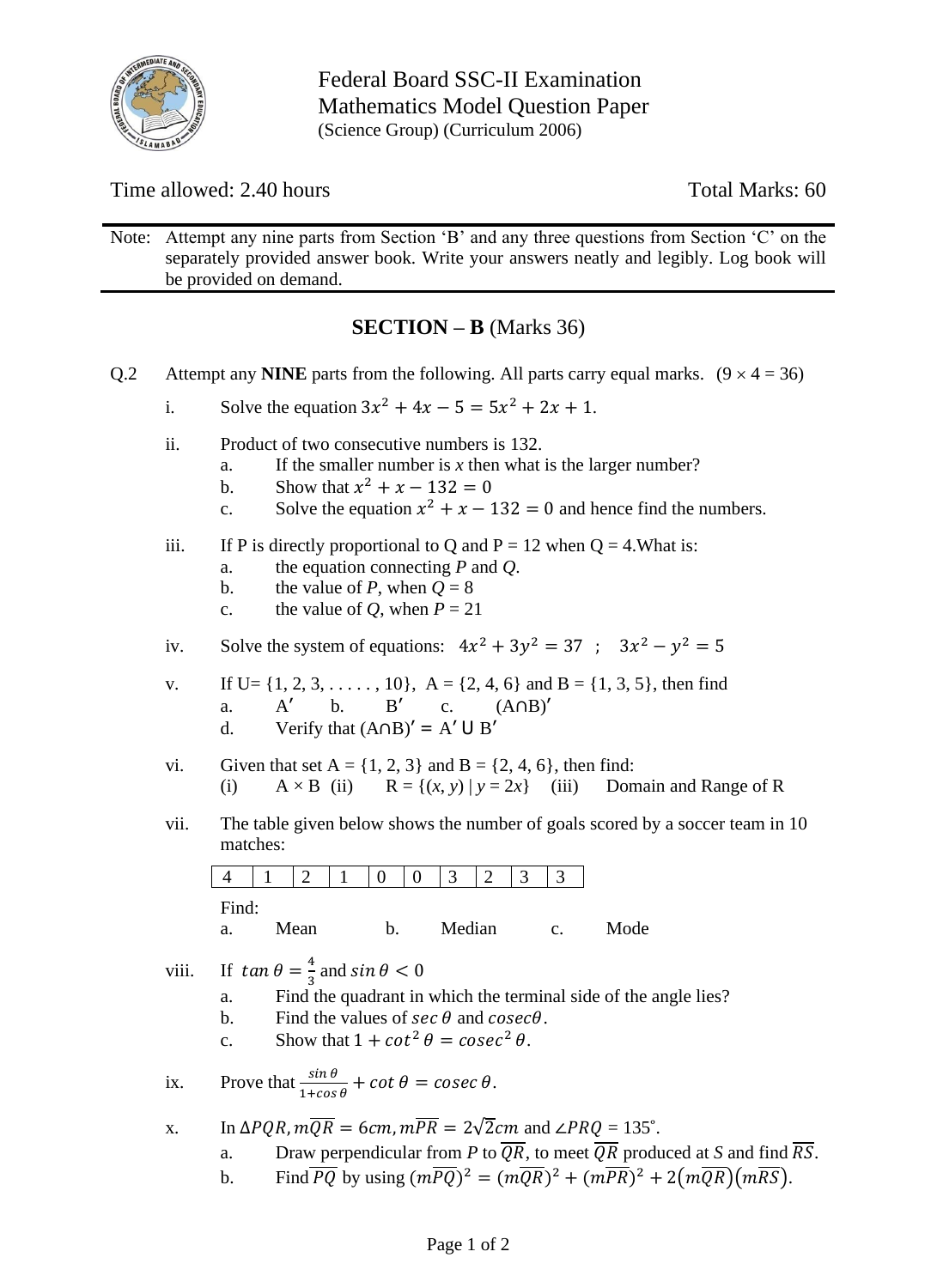

- xii. Prove that if a line is drawn perpendicular to a radial segment of a circle at its outer end point, it is tangent to the circle at that point.
- xiii. A, B, C and P are four points on a circle with centre O. Given that POC is a diameter of the circle. Find:

a.  $x$  b. v c.∠*AOB* 

Also write the reasons to justify your steps.



xiv. Circumscribe a circle about a triangle ABC with sides  $\overline{AB} = 6cm$ ,  $\overline{BC} = 4cm$ ,  $\overline{AC}$  = 4*cm* and measure its radius.

#### **SECTION – C** (Marks 24)

**Note:** Attempt any **THREE** questions. Each question carries equal marks.  $(3 \times 8 = 24)$ 

- Q.3 The area of a rectangle is  $48 \text{cm}^2$ . If length and width of each is increased by 4cm. The area of larger rectangle is increased by  $12 \text{cm}^2$ . Find the length and width of the original rectangle.
- Q.4 Prove that if two arcs of a circle (or of congruent circles) are congruent then the corresponding chords are equal.
- Q.5 Using theorem of componendo-dividendo, find the value of  $\frac{x-6a}{x+6a}$  $\frac{x-6a}{x+6a} - \frac{x+6b}{x-6b}$  $\frac{x+6b}{x-6b}$ , if  $x = \frac{12ab}{a-b}$  $a-b$
- Q.6 Resolve  $\frac{x^2}{(4-x)(4-x)}$  $\frac{x}{(1-x)(1+x^2)^2}$  into partial fractions.
- Q.7 Find the range, variance and standard deviation for the following data set: 1245, 1255, 1654, 1547, 1245, 1255, 1547, 1737, 1989, 2011.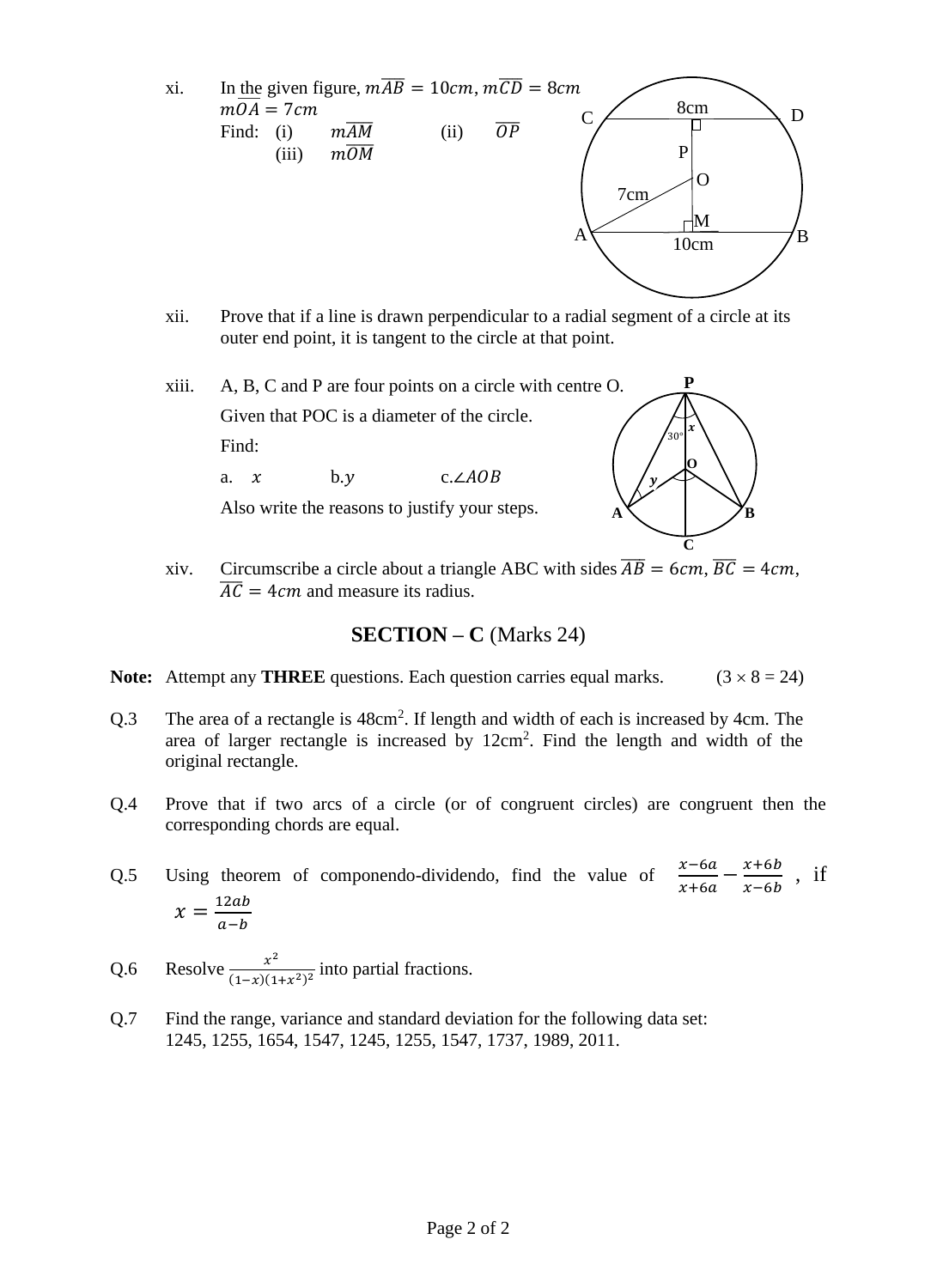# **MATHEMATICS SSC-II**

### Student Learning Outcomes Alignment Chart

(Curriculum 2006)

| Sec-A | Q <sub>1</sub> | <b>Contents and Scope</b>                                   | <b>Student Learning Outcomes</b>                                                                                                                                                                                                                                                |
|-------|----------------|-------------------------------------------------------------|---------------------------------------------------------------------------------------------------------------------------------------------------------------------------------------------------------------------------------------------------------------------------------|
|       | 1              | 8.1 Quadratic Equation                                      | Define quadratic equation.                                                                                                                                                                                                                                                      |
|       | $\overline{2}$ | 9.1 Nature of the Roots of a<br>Quadratic Equation          | discriminant<br>Define<br>$(b2 - 4ac)$<br>of<br>$\mathbf{i}$<br>thequadratic expression $ax^2+bx+c$ .                                                                                                                                                                           |
|       | 3              | 9.6 Synthetic Division                                      | i) Describe the method of synthetic division.                                                                                                                                                                                                                                   |
|       | 4              | 9.4Symmetric Functions of Roots<br>of a Quadratic Equation. | ii) Evaluate a symmetric Function of the roots of a<br>quadratic equation in terms of its coefficients.                                                                                                                                                                         |
|       | 5              | 11.2 Resolution of Fraction<br>into Partial Fractions.      | Resolve an algebraic fraction into partial fractions<br>when its denominator consists of non-repeated<br>linear factors.                                                                                                                                                        |
|       | 6              | 12.1.3 Venn Diagram                                         | i)Use Venn diagram to represent<br>union and intersection of sets,<br>complement of a set.<br>$\bullet$                                                                                                                                                                         |
|       | $\overline{7}$ | 13.3 Measures of Central<br>Tendency                        | i) Calculate the arithmetic mean by definition (for<br>ungrouped data)                                                                                                                                                                                                          |
|       | 8              | 16.3 Trigonometric Ratios                                   | iii) Define trigonometric ratios and their reciprocals<br>with the help of a unit circle.                                                                                                                                                                                       |
|       | 9              | 16.2 Sector of a circle                                     | i) Establish the rule $l = r\theta$ , where r is the radius of<br>the circle, $l$ the length of circular arc and $\theta$ the<br>central angle measured in radians.                                                                                                             |
|       | 10             | 30.2 Circles attached to polygons                           | viii) Circumscribe a regular hexagon about a given<br>circle.                                                                                                                                                                                                                   |
|       | 11             | 16.5Angle of elevation and<br>Depression.                   | ii) Solve real life problems involving angle of<br>elevation and depression                                                                                                                                                                                                     |
|       | 12             | 25.1 Chords of a Circle                                     | following theorem<br>the<br>Prove<br>along<br>with<br>corollaries and apply them to solve appropriate<br>problems.<br>iii) Perpendicular from the centre of a circle on a<br>chord bisects it.                                                                                  |
|       | 13             | 10.1 Ratio, Proportions and<br>Variations                   | Find 3rd, 4th mean and continued proportion.<br>$\mathbf{ii}$                                                                                                                                                                                                                   |
|       | 14             | 28.1 Angle in a Segment of a<br>Circle                      | following<br>the<br>theorem<br>Prove<br>along<br>with<br>corollaries and apply them to solve appropriate<br>problems.<br>The measure of a central angle of a minor<br>$\mathbf{i}$<br>arc of a circle, is double that of the angle<br>subtended by the corresponding major arc. |
|       | 15             | 12.3 Function                                               | ii) To demonstrate the following:<br>Into function<br>One-one function<br>Injective function<br>Surjective function                                                                                                                                                             |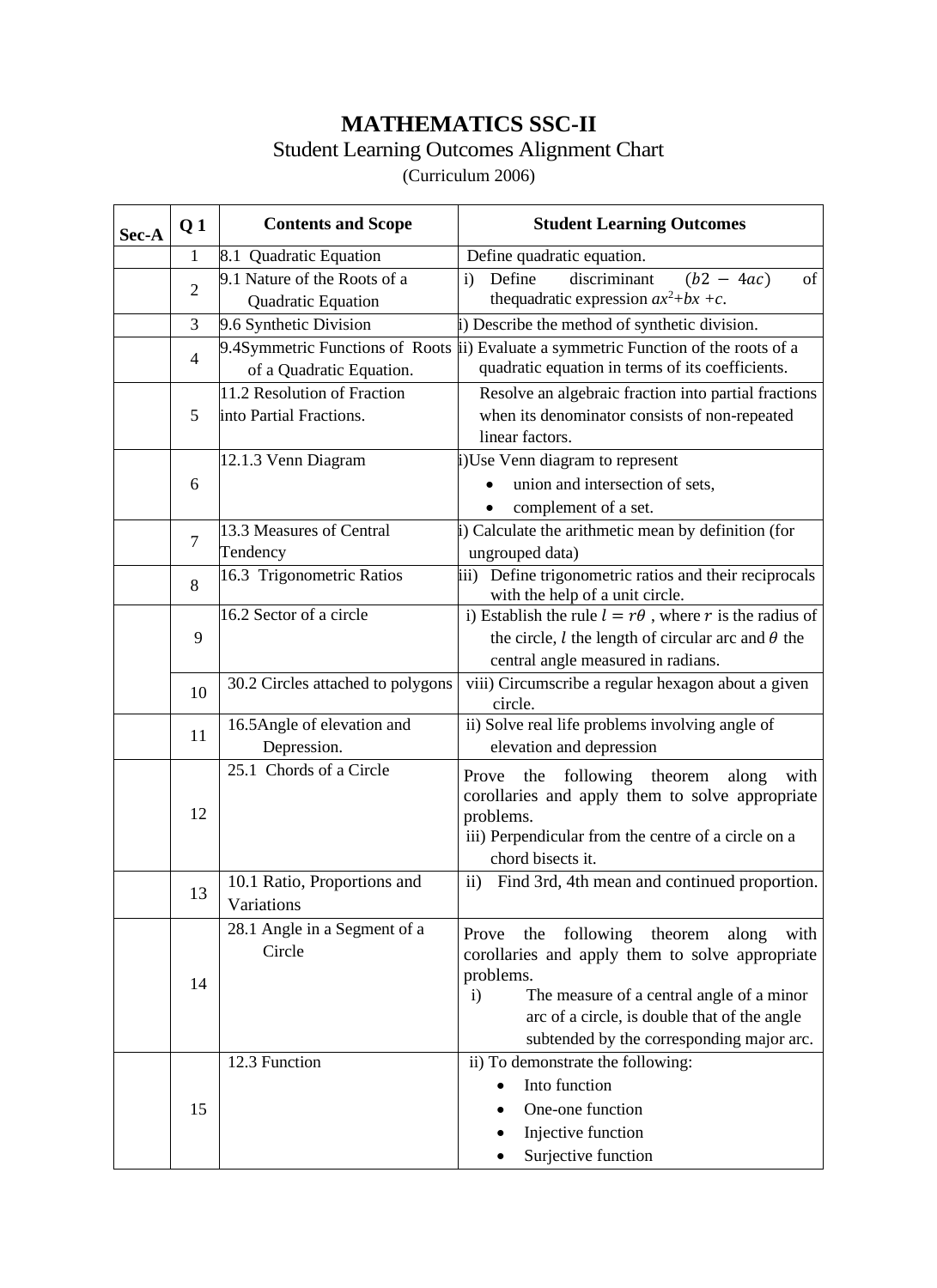|       |                |                                | <b>Bijective function</b>                                                  |
|-------|----------------|--------------------------------|----------------------------------------------------------------------------|
| Sec B | Q <sub>2</sub> |                                |                                                                            |
|       |                | 8.2Solution of Quadratic       | i) Solve a quadratic equation in one variable by                           |
|       | $\mathbf{i}$   | Equations                      | • Factorization,                                                           |
|       |                |                                | Completing square                                                          |
|       |                | 9.7 Simultaneous Equations     | Solve a system of two equations in two                                     |
|       |                |                                | variables when                                                             |
|       | $\mathbf{ii}$  |                                | • one equation is linear and the other is                                  |
|       |                |                                | quadratic,                                                                 |
|       |                |                                | • both the equations are quadratic.                                        |
|       | iii            | 10.1 Ratio, Proportion and     | i) Define ratio, proportions and variations                                |
|       |                | Variation.                     | (direct and inverse)                                                       |
|       |                | 9.7 Simultaneous Equations     | Solve a system of two equations in two                                     |
|       |                |                                | variables when                                                             |
|       | iv             |                                | one equation is linear and the other is                                    |
|       |                |                                | quadratic,                                                                 |
|       |                |                                | • both the equations are quadratic.                                        |
|       |                | 12.1.2 Properties of Union and | iv) Give formal proofs of the following fundamental                        |
|       |                | Intersection                   | properties of union and intersection of two or three                       |
|       |                |                                | sets.                                                                      |
|       |                |                                | • Commutative property of union,                                           |
|       | v              |                                | • Commutative property of intersection,                                    |
|       |                |                                | • Associative property of union,                                           |
|       |                |                                | • Associative property of intersection,                                    |
|       |                |                                | · Distributive property of union over intersection,                        |
|       |                |                                | · Distributive property of intersection over union,<br>• De Morgan's laws. |
|       |                | 12.1.4 Ordered Pairs and       | viii) Recognize ordered pairs and Cartesian                                |
|       |                | <b>Cartesian Product</b>       |                                                                            |
|       | V1             | 12.2 Binary relation           | product.                                                                   |
|       |                |                                | Define binary relation and identify its domain                             |
|       |                |                                | and range.                                                                 |
|       |                | 13.3 Measures of Central       | i) Calculate                                                               |
|       |                | Tendency                       | (for ungrouped and grouped data)                                           |
|       | vii            |                                | Arithmetic mean by definition and using                                    |
|       |                |                                | deviations from assumed mean,                                              |
|       |                |                                | Median, mode geometric mean and harmonic<br>$\bullet$                      |
|       |                |                                | mean                                                                       |
|       |                | 16.3 Trigonometric Ratios      | v) Recognize the signs of trigonometric ratios in                          |
|       |                |                                | different quadrants                                                        |
|       | viii           |                                | vi) Find the values of remaining trigonometric ratios                      |
|       |                |                                | if one trigonometric ratio is given.                                       |
|       |                | 16.4 Trigonometric Identities  | Prove the trigonometric identities and apply them to                       |
|       | ix             |                                | show different trigonometric relations.                                    |
|       |                | 24.1 Projection of a side of a | Prove the following theorem along with                                     |
|       | X              | triangle                       | corollaries and apply them to solve appropriate                            |
|       |                |                                | problems.                                                                  |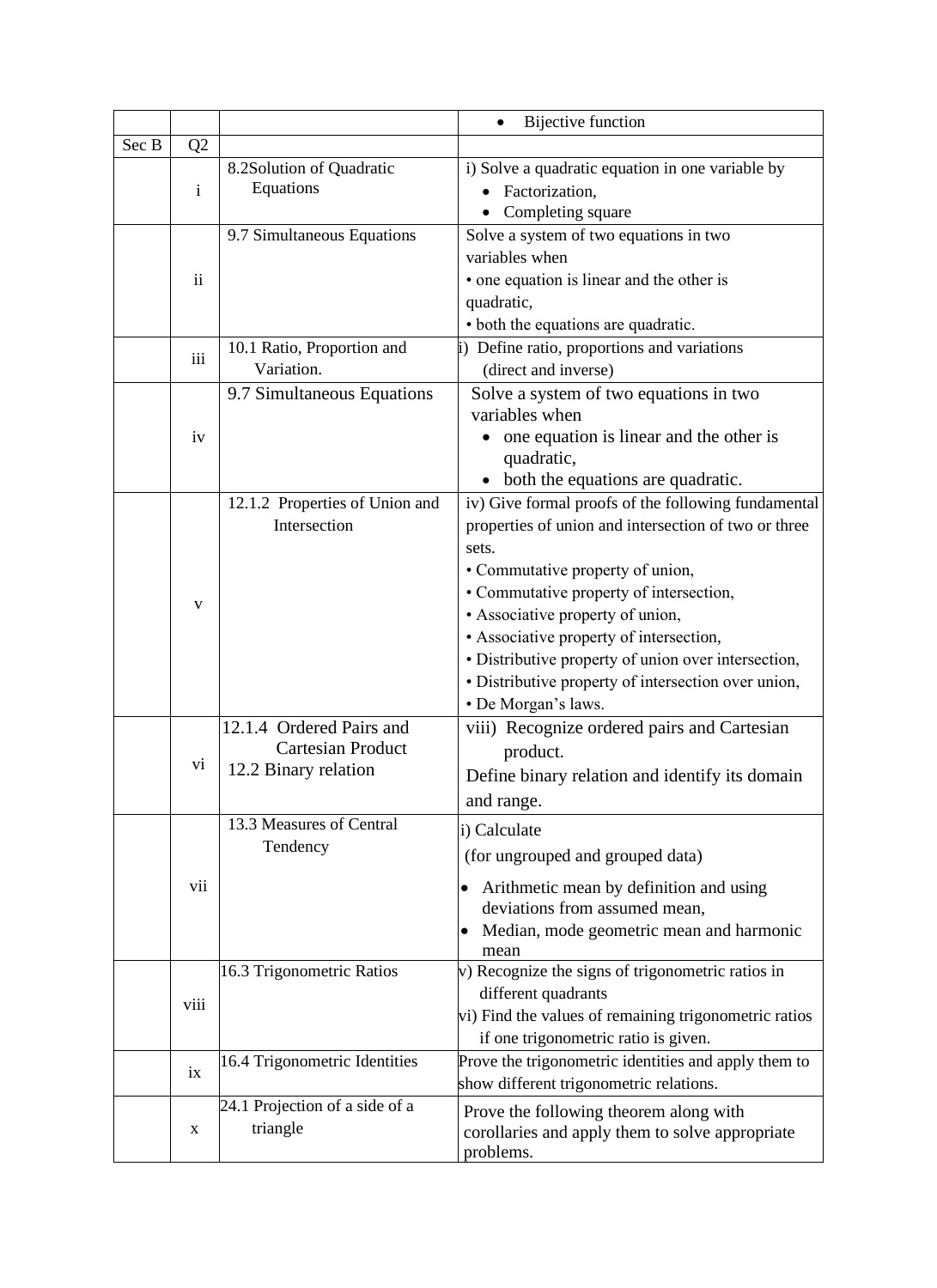|       |                |                                                              | i) In an obtuse-angled triangle, the square on the<br>side opposite to the obtuse angle is equal to the<br>sum of the squares on the sides containing the<br>obtuse angle together with twice the rectangle<br>contained by one of the sides, and the<br>projection on it of the other. |
|-------|----------------|--------------------------------------------------------------|-----------------------------------------------------------------------------------------------------------------------------------------------------------------------------------------------------------------------------------------------------------------------------------------|
|       | xi             | 25.1 Chords of a Circle                                      | Prove the following theorem along with<br>corollaries and apply them to solve appropriate<br>problems.<br>iii) Perpendicular from the centre of a circle on a<br>chord bisects it.                                                                                                      |
|       | xii            | 26.1 Tangent to a Circle                                     | Prove the following theorems along with corollaries<br>and apply them to solve appropriate problems.<br>i) If a line is drawn perpendicular to a radial<br>segment of a circle at its outer end point, it is<br>tangent to the circle at that point.                                    |
|       | xiii           | 28.1 Angle in a Segment of a<br>Circle                       | Prove the following theorem along with<br>corollaries and apply them to solve appropriate<br>problems.<br>i) The measure of a central angle of a minor arc of a<br>circle, is double that of the angle subtended by the<br>corresponding<br>major arc.                                  |
|       | xiv            | 30.2 Circles attached to<br>Polygons                         | i) Circumscribe a circle about a given triangle.                                                                                                                                                                                                                                        |
| Sec C |                |                                                              |                                                                                                                                                                                                                                                                                         |
|       | Q <sub>3</sub> | 9.7 Simultaneous Equations                                   | Solve the real life problems leading to quadratic<br>equations.                                                                                                                                                                                                                         |
|       | Q <sub>4</sub> | 27.1 Chords and Arcs                                         | Prove the following theorems along with corollaries<br>and apply them to solve appropriate problems.<br>i) If two arcs of a circle (or of congruent circles) are<br>congruent then the corresponding chords are equal.                                                                  |
|       | Q <sub>5</sub> | 10.2 Theorems on Proportion                                  | Apply theorem of componendo-dividendo to find<br>proportions.                                                                                                                                                                                                                           |
|       | Q <sub>6</sub> | 11.2 Resolution of Fraction into<br><b>Partial Fractions</b> | Resolve an algebraic fraction into partial<br>fractions when its denominator consists of<br>repeated quadratic factors.                                                                                                                                                                 |
|       | Q <sub>7</sub> | 13.4 Measures of Dispersion                                  | Measure range, variance and standard deviation.                                                                                                                                                                                                                                         |